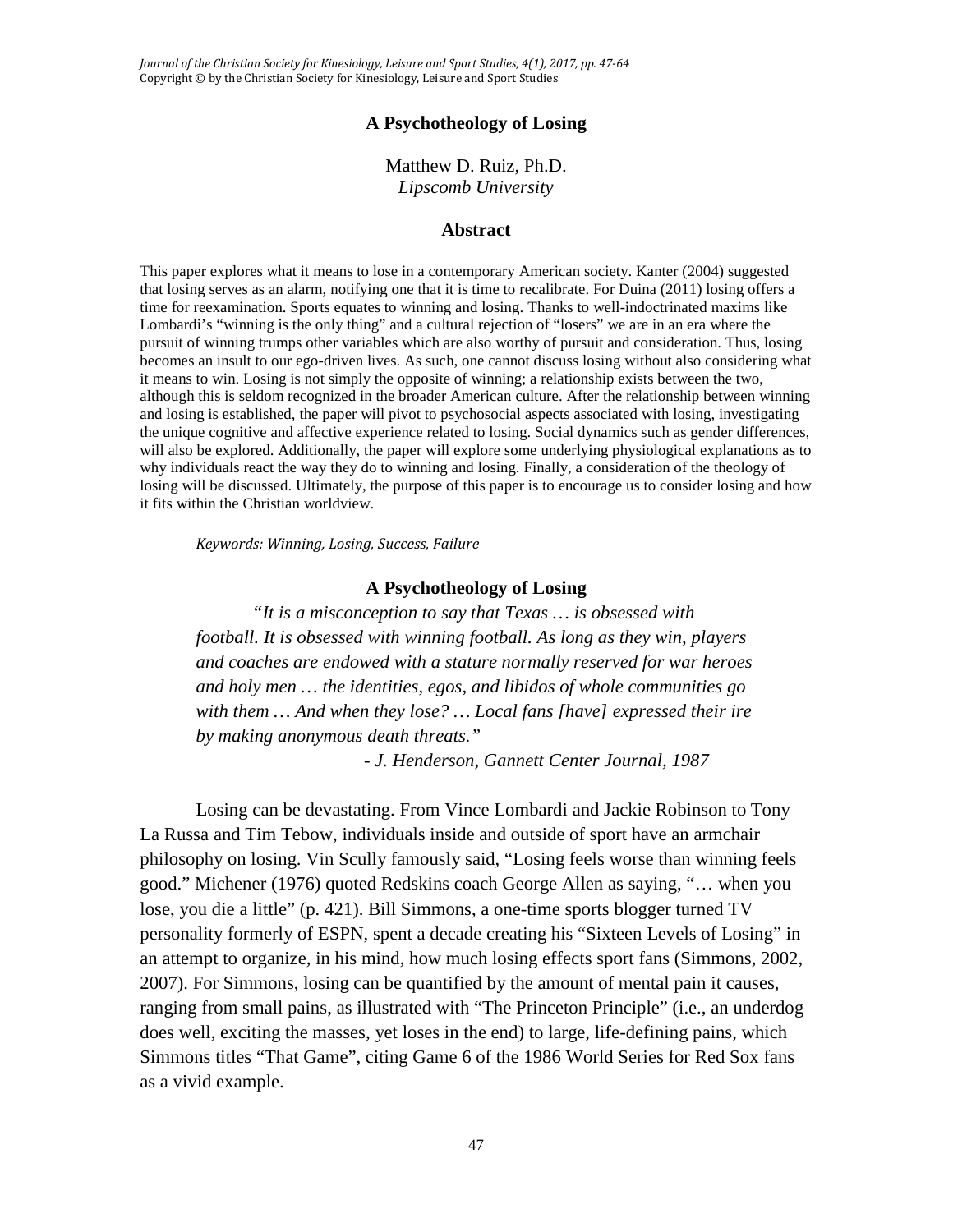An important element of consideration is the response of a Christian to losing. Paradoxically, the very mission of Christ was one of losing (Foster, 2012): if one wants to gain his life, he must first lose it (Matthew 16:25); the greatest among you must become the least (Matthew 20:26); the first must become the last (Mark 9:35); what value if a man gains the whole world but loses his soul (Matthew 16:26); the Creator of the universe died a criminal's death but by doing so conquered death itself. Contrast that attitude with the Hebrews writer encouraging us to continually run with the end in sight, or Paul telling the Corinthians to run the race as if to win. Perhaps Paul had encouragement in mind when he reminded the Ephesians that our battle is not against flesh and blood. Some translations render this battle as "wrestling" or "fighting". If we are in a battle, there will be winners and losers. Paul would argue that this is a wrestling match that the Christian simply cannot lose.

One cannot discuss losing without also discussing winning. To that point, Duina (2011) warned against a simple assumption of contrast (i.e., winning as the opposite of losing) challenging us to consider not just the apparent polar nature of winning and losing but also the relationship between the two. For the most part, this counsel has not been heeded. Research, pop culture, and media have spent much time, both contemporarily and historically, discussing, theorizing, and explaining winning, often at the expense of developing a comprehensive understanding of losing. Ideally, winning and losing should be kept in perspective, but this is rarely the case. Vande Berg and Trujillo (1989) argued that "at the center of the American value system is the value of success" (p. 206). Such a statement implies that success, as measured by winning, is a central theme rooted in Americana and playing out in the contemporary American society. Cawelti (1965) contended that this "success ethic" has historical roots as deep and long as the Protestant work ethic hailing from the Puritan era of American history, although secular America was initially at the forefront of the success movement. Winning, being a winner, win at all costs, etc. has become the mantra of modern sports to such an extent that an extensive amount of ink and words have been given towards "building a winning culture" or "having a winning attitude" without much critical reflection on the other end of the spectrum, namely, losing. Even reflected in American society's estimation of "rightness", winning can be a telltale sign that "we" are right and "they" are wrong. Additionally, self-esteem and worthiness as people has been tied to winning sporting events, particularly at the international level (Gould, Jackson, & Finch, 1993). Dunia identified 10 overarching reasons why we want to win:

- 1. Think that we are special.
- 2. Think that we are not of the same standing as everyone else.
- 3. Think that we are smarter than everyone else.
- 4. Fancy ourselves better than the rest.
- 5. Think we know more than the rest.
- 6. Think we are more important than everyone else.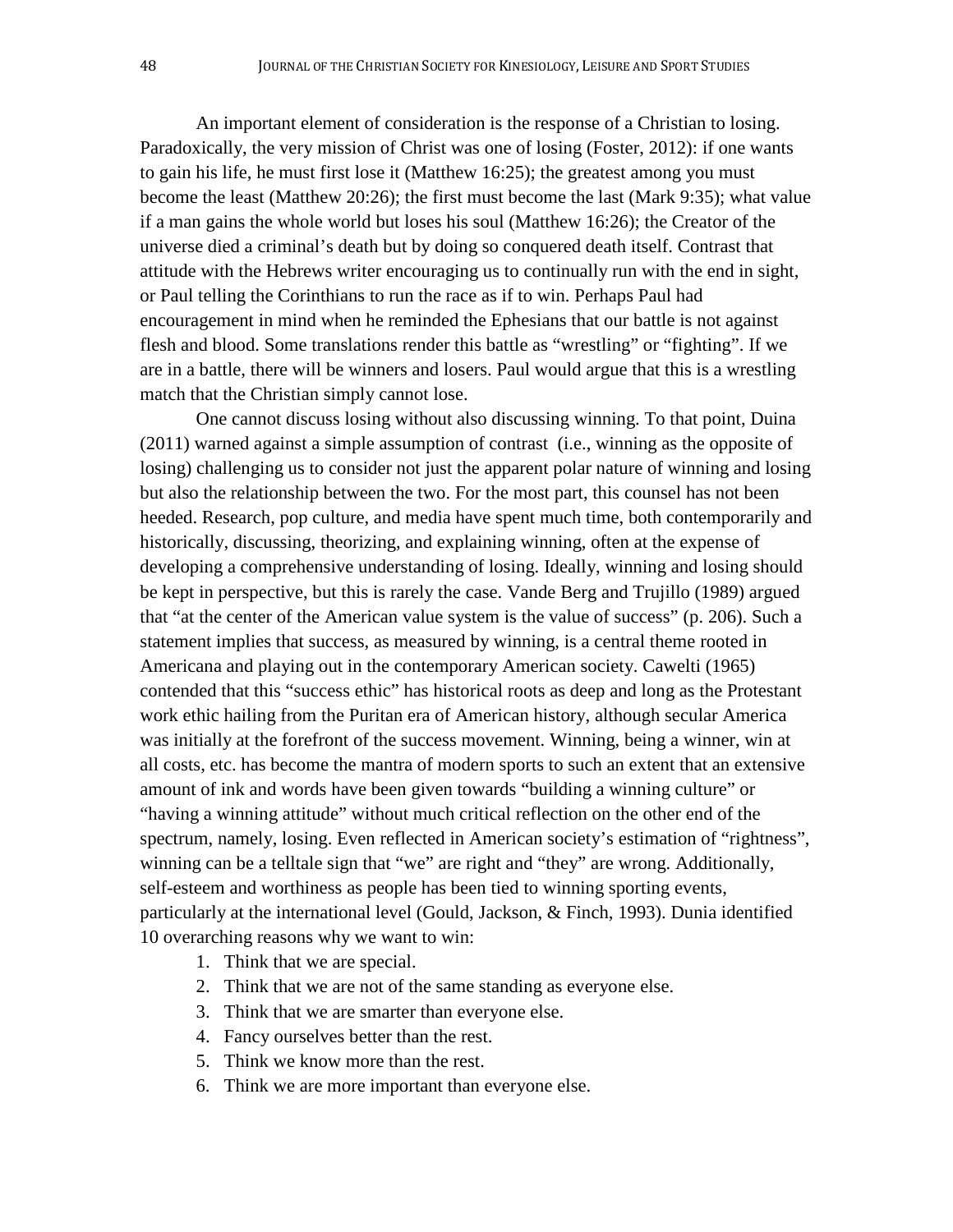- 7. Think that we are good at something.
- 8. Laugh at others.
- 9. Believe that others care about us.
- 10. Think that we have something to teach.

Runciman (1978) reflected the venerable sociologist Max Weber by stating, "understanding something in society is best done by grasping the meaning it holds for its members … our attention should go to what people make of things – to the attributions and thought processes they bring to the world around them" (p. 7). The intent of this paper is to explore what it means to the American society, in particular, to lose. This is approached from two primary perspectives: psychological meaning and theological meaning. In trying to capture the complexity of losing, other physiological, social, and moral factors will also be considered.

# **Overview of the Relationship between Winning and Losing**

Even the thrill of winning is based, in part, on losing. Francesco Duina, a sociologist who ties winning and losing to the very heart of the American Dream – work hard against extreme competition to reach one's goals – argued that victory in and of itself is not particularly rewarding. If it were, competitors would be content to compete (and win) against much inferior opponents. For Duina (2011), the competition against equal or greater rivals is what makes winning more satisfying for the competitors, spectators, and society as a whole; when the possibility of losing is more acute and realistic, competition becomes more intense, enjoyable, and is engaged in more thoroughly. Without the threat of losing, the thrill of winning is diminished. Because the outcome against equally matched opponents is unknown, with losing serving as a distinct possibility, competitors are more motivated to perform well. Competitors make a concerted effort to seek out situations in which they can test their own abilities against peers who may or may not be better. If the competitor wins, his/her efforts in training, preparation, and execution are justified; if s/he loses, because of the investment made, the loss is agonizing. Dunia stated,

"Victory is then a sensation of pleasure based, in part, on something that has not taken place: we stand by the abyss that we previously saw and delight in the idea that we have not fallen into it. Without the abyss, the delight would not be there. In terms of uncertainty, victory is then the *elimination* of that doubt. Note, therefore, that the pleasure comes not from the mere absence of that doubt but, rather, from its acknowledged presence, and, in a later moment, its deletion. It is the sequence – doubt and then no doubt – that causes pleasure"  $(p. 18)$ .

For winning to be meaningful, it needs its counterpart of losing. This applies to the individual competitors, spectators of the event (Gan, Tuggle, Mitrook, Coussement, & Zillmann, 1997), and even society itself (Dunia, 2011). Losing might even lead to winning (Berger & Pope, 2011). In a study of 18,000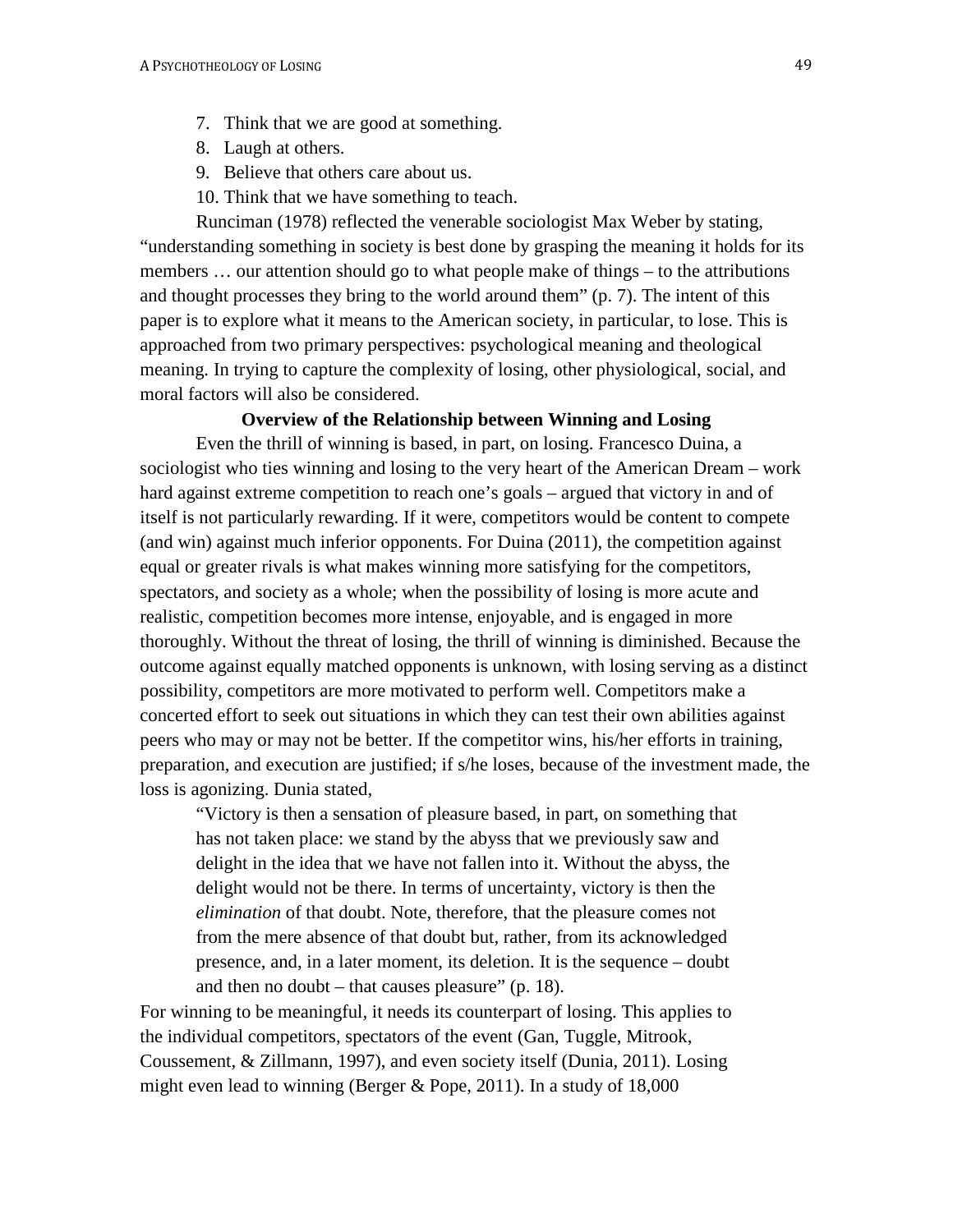professional and 45,000 collegiate basketball games, Berger and Pope discovered that being slightly behind at halftime ("losing" the first half) is more predictive of winning the game than being slightly ahead at halftime.

Dunia (2011) identified four basics forms of winning and losing in the American culture: 1) *Physical ownership,* in which competitors challenge each other for a tangible prize such as a trophy or money. Victory provides a tangible prize while losers are denied the same prize, giving life to the old proverb, "to the victor goes the spoils". Losers forfeit the right to own the prize. They are left, therefore, to maintain the status quo, forced to abandon dreams of what they might have done with their winnings. This provides one example of how winning and losing is not always an opposite, zero-sum game. As Dunia stated, "while winning means acquiring ownership of a physical object, loss need not be about losing ownership of a physical object" (p. 82). Of course, there are many instances which can be cited in which the loser does forfeit tangible property to the winner, with the NHL's Stanley Cup serving as a realistic example, or the loser of World War II in which the Axis lost territory it had previously conquered; 2) Competitors fight for *access*. While not necessarily sport specific, this form of winning results in the victor being privy to a seat at a play (by "winning" a bid on eBay) or winning custody of children. The loser is left without. This can be painful for the loser if s/he is forced to renounce something important (like custody of a child). However, ownership is not transferred in this case (even in the case of winning custody of a child, one does not win ownership of that child); 3) winners get *control*. This may happen via a war or a simple interpersonal argument, and while the victor may gain possessions, s/he does not own the war. In this case, what was won (like an argument or war) no longer exists in a tangible way. Instead of the exchange of property, winners benefit while losers do not, and the loser could find him/herself worse off than prior to the engagement; and 4) *intangible ownership,* which could result in rights (e.g., the civil rights movement), titles/honors (e.g., employee of the month), or increased market share (e.g., Apples' dominance in the mp3 player market) going to the winner while the loser is, again, left without. This type tends to be more ego-driven because only certain individuals (or organizations) can make the abstract claim of being the best. Losing intangible ownership might mean that one misses out on privileges offered to the winner, such as the "loser" of the employee of the month not getting to park in the best parking spot. Losers must accept that they do not have access to the intangible object, but at the same time accept the validity of that intangible object. If the object is not "worth winning", then the loss has little meaning. In the end, whether one wins or loses, his/her relationship with the world is altered.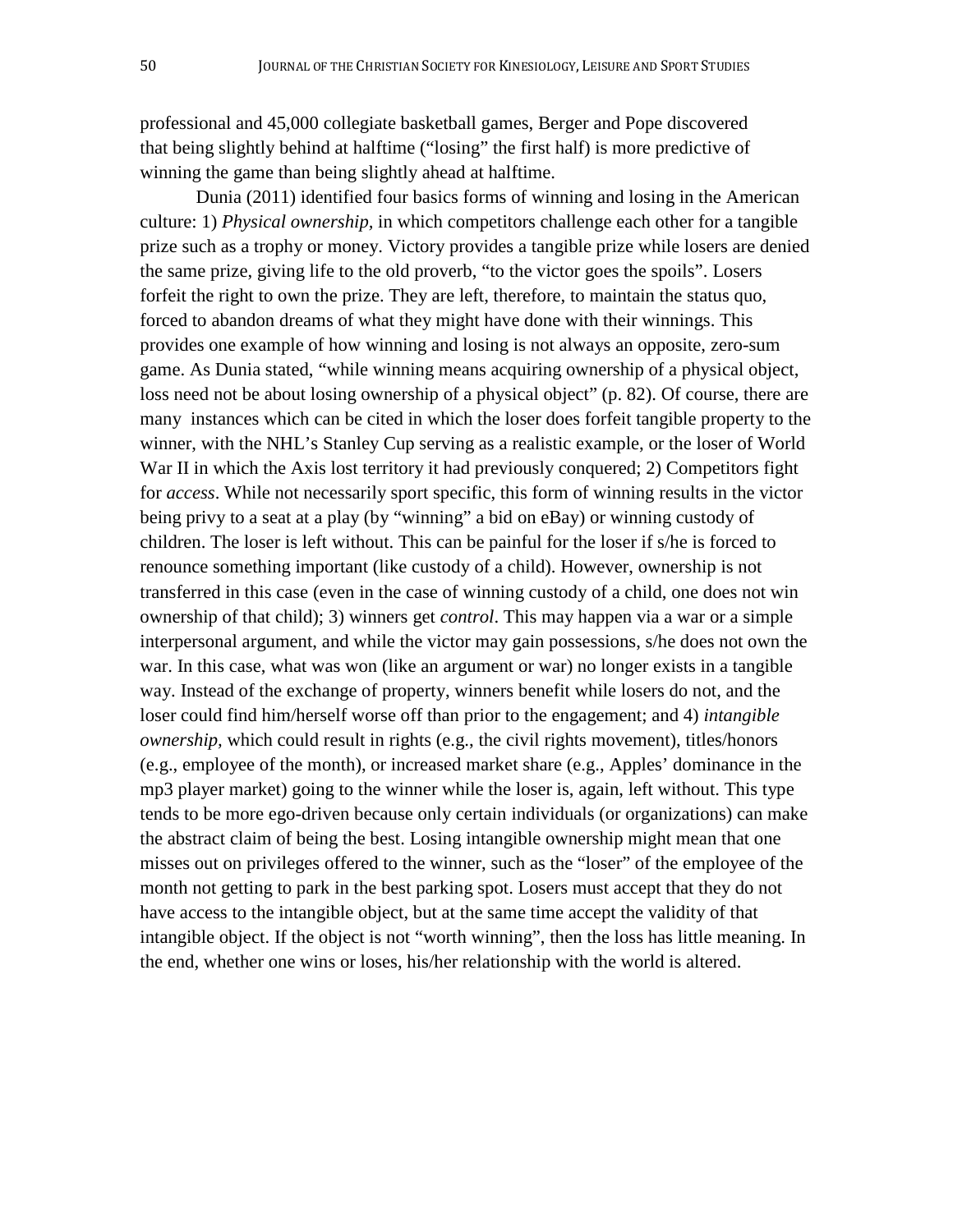# **Psychosocial Aspects of Losing**

There exists a particular cognitive and affective experience related to losing, manifesting itself in a number of ways, including initial levels of self-esteem and egotism (Zhang & Baumeister, 2006), ethical decision making (Schurr & Ritov, 2016), confidence (Hirt, Zillmann, Erickson, & Kennedy, 1992), a sense of social ideology (Hall & Lindbom, 1999; McPherson, 2004), depression (Price, Sloman, Gardner, Gilbert, & Rohde, 1994), attributions for success/failure (Zientek & Breakwell, 1991), and cohesion (Boone, Beitel, & Kuhlman, 1997). Emotional experiences and expression have been shown to happen in both the competitor and the spectators of the event. Duina (2011) summarized the emotional experience, "Losers feel empty, spent, finished. They question … their worthiness, cognitive abilities, judgment, physical skills, and prowess" (p. 37). Available evidence tends to affirm the validity of this point.

Zhang and Baumeister (2006), in a series of four economic theory experiments, determined that when one's view of him/herself is threatened, s/he is more likely to engage in self-defeating behavior which ultimately increases the odds of losing. When self-esteem was threatened, individuals lost more money regardless of whether the "game" was based on chance and luck, skill and ability, or interpersonal competition. Simply put, when self-esteem was on the line, the attempt to preserve it cost money. The researchers postulated that since self-esteem is theoretically tied to optimism and confidence, the likelihood that these traits also play a role is strong. Optimism may in fact work against a competitor because s/he might be slower at evaluating the need to make changes, what changes need to be made, or how to make the necessary changes during the competition. When things are going well, one tends to be more optimistic and less likely to anticipate the necessity of reevaluation and refinement in procedure or protocol, making one more susceptible to failure and lose once an unknown or unexpected twist occurs in the competitive narrative.

Unlike self-esteem, research in economics suggested that ethical decision making might not be compromised by losing. Schurr and Ritov (2016) completed five studies which indicated that losers were less likely to act dishonestly during subsequent behavior after the competition than winners. Referencing the recent Volkswagen scandal, the authors noted that during competition, competitors will sometimes engage in unethical behaviors in an effort to increase their odds of success. With a bevy of evidence suggesting that unethical behavior will also take place prior to a competition, Schurr and Ritov provided evidence that "cheating" can happen not only before and during competition but also after competition and on tasks that are completely unrelated to the competitive activity itself. Drawing a distinction between success and winning, the authors noted that this post-competition dishonesty only happened after winning. One possible mechanism for the unethical behavior, the authors discovered, was a sense of entitlement that comes following victory. Losers are less likely to display unethical behavior or a sense of entitlement following a loss.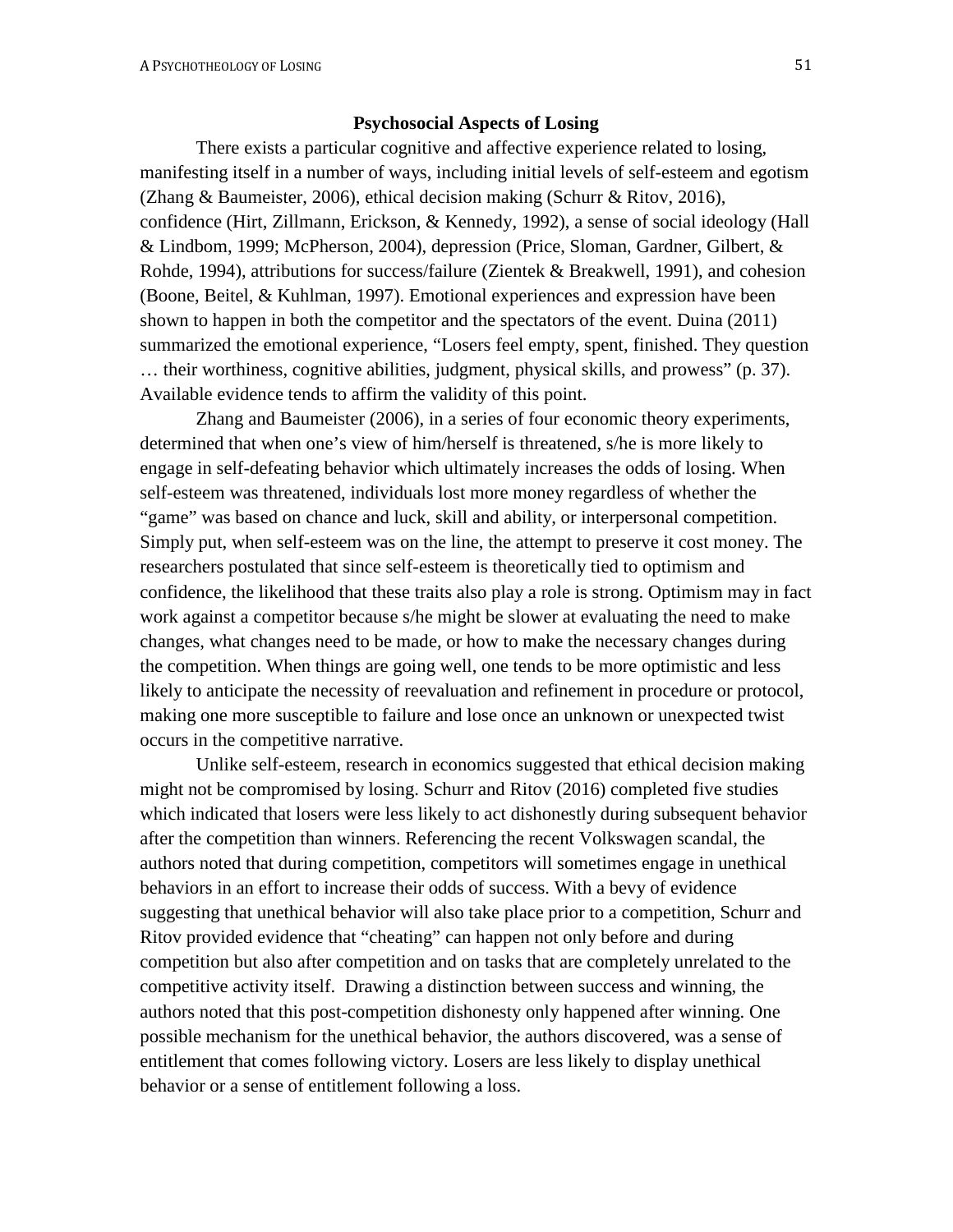Team cohesiveness in response to winning or losing has a long history. For example, using the popular Group Environment Questionnaire, Boone, Beitel, and Kuhlman (1997) investigated NCAA Division III baseball players' response to winning and losing. They found that for losing teams, their attraction to the group task (i.e., measuring attributes such as style of play and baseball philosophy) and group integration toward the task were significantly lower than teams who had won over the course of a season. Perhaps as revealing were findings with winning baseball teams: winning throughout the season did not change their perceptions of cohesion from initial measurement at the beginning of the season to the end of the season. In summary, losing affected the perceptions of cohesion, in a negative manner, while winning did not affect cohesion at all. Compared to previous research in this area, Boone et al.'s findings did not support the established assumption that winning enhanced cohesion; at best, winning maintained initial levels of cohesion but did not enhance the cohesive experience of the athletes.

Following a different line of inquiry, Pennebaker (2007) summarized much of his life's work on the benefits of expressing emotion in general, noting that when individuals cannot adequately express emotion through a medium such as writing or speaking, adverse health effects occur. Pennebaker argued that venting alone after experiencing a loss is not an adequate means of expression. If individuals cannot give the proper voice to express how losing makes them feel, they may experience significant health problems and increased medical utilization in the future. Although not sport specific, the implication from Pennebaker's work is that it may be less about losing itself, and more about how one expresses the emotions generated by losing. Baker-Ward, Eaton, and Banks (2005) complimented Pennebaker's findings by demonstrating that emotional experiences differed between winning and losing players on 10-year old soccer teams as expressed through post-game recall narratives. Losers were not as able to accurately describe their performance as the winners. Talarico and Moore (2012) explored a similar theme with fans. Investigating the storied annual Lehigh-Lafayette college football game, affectionately known as "The Rivalry", the researchers found that as time passed after the 2008 game in which Lafayette lost, Lafayette fans has a much lower emotional experience and were unable to recall the event as vividly as the winning fans from Lehigh could. Lehigh fans could more accurately recall facts about the game as time progressed. Finally, although not sport specific, addressing psychopathological emotional experience, Price et al. (1994) theorized about depression following a loss, stating "the depressive state evolved in relation to social competition, as an unconscious, involuntary losing strategy, enabling the individual to accept defeat in ritual agonistic encounters and to accommodate to what would otherwise be unacceptably low social rank" (p. 309).

Comparing Hungarians to Canadians and Japanese, Fulop (2009) and Fulop and Orosz (2015) explored the emotional responses and coping mechanisms to winning and losing. With the simple open-ended question, "what does winning/losing mean to you and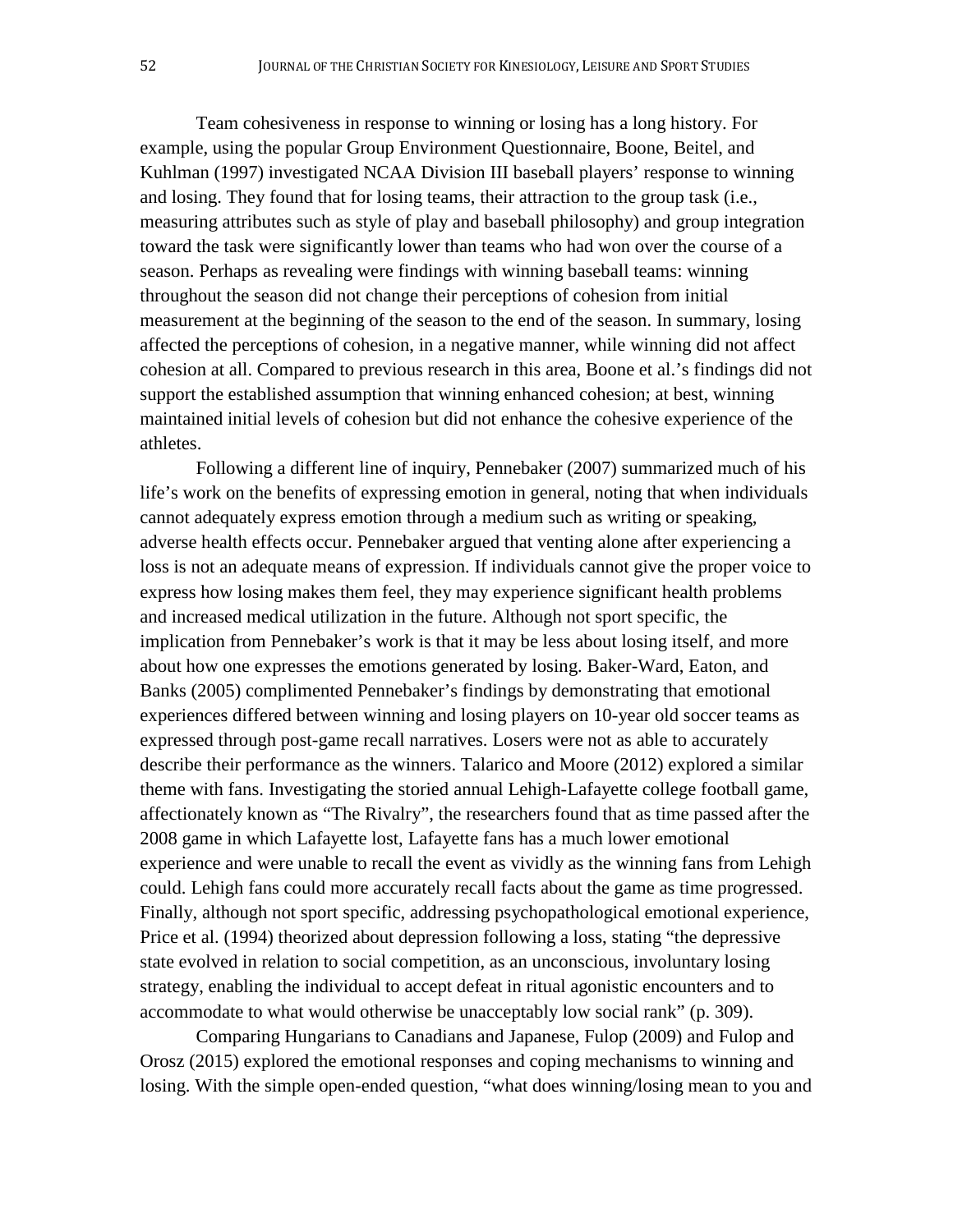how do you react to it?" (p. 356), Fulop (2009) noted that specific reactions exist if one wins or loses. Roughly three-fourths of the time, one will experience joy and satisfaction when winning; these responses are countered with sadness and disappointment when losing. Perhaps most striking is the finding that how an individual responds to winning is highly predictive of how the same individual responds to losing. Emotional responses are also found in spectators. Hirt, Zillmann, Erickson, and Kennedy (1992) examined mood and confidence levels in fans of winning and losing teams. Fans of teams who had recently experienced a loss had significantly more negative moods and lower expectations of their own future performance (not the performance of their team) on achievement tasks that were not sport skills. The interaction between personal success and success of one's sport team is fascinating and highlights the influence that losing by proxy has on one's psyche. The same Hirt et al. study found that fans of losing teams were even less likely to invite someone they found attractive to a concert than fans of winning teams. Evidence is mounting with other types of spectators, too. For example, parents with inappropriate coping mechanisms who tie their own worth to the success or failure of their children in sports will sometimes act out in obscene, violent, and entirely non-adult ways (Dunia, 2011); this phenomena has been well chronicled in pop culture and the mainstream media (see Dalton, 2001; Engh, 2002; Feigley, 1983; James & Ziemer, 2001; Still, 2001).

Considering social aspects of losing, there are pronounced cognitive and affective gender differences in response to losing. For example, Mills and D'alfonso (2007), exploring the "threatened masculinity" theory, noted that males feel less muscular, and by extension experience a decrease in body image, after losing a competition to a female. In this particular study, perhaps the most captivating aspect was that the competition was not even sport or physical activity based; the researchers used a word game. Taking a step back, Bronson and Merryman (2013) submitted that the genders differ in their initial approach to competition, long before losing is even a possibility, noting that there is very little evidence that men and women differ in intensity towards competition, but they have found that despite being as ambitious as men once competition has begun, women do not engage in competition as readily as men do, thus decreasing their likelihood of losing, particularly if the odds are not in their favor. To illustrate from a non-athletic perspective, Fulton (2012) and Fulton, Maestas, Maisel, and Stone (2006) discovered that in political elections, men will run for office if they have any chance to win, but women will only run if they have a good chance to win. But at what odds? Fulton and her colleagues identified a ceiling of 80% - if a candidate has odds of greater than 80% to lose an election (or, said another way, less than 20% change to win), the candidate will most likely be male. The better the odds of success, the more likely females were to engage in the activity. "Men will gamble on long odds – even stupid odds. Women won't" (Bronson & Merryman, 2012; p. 88). Women appear to be less likely to waste their time when losing is the likely outcome. Women are also more likely to hold more realistic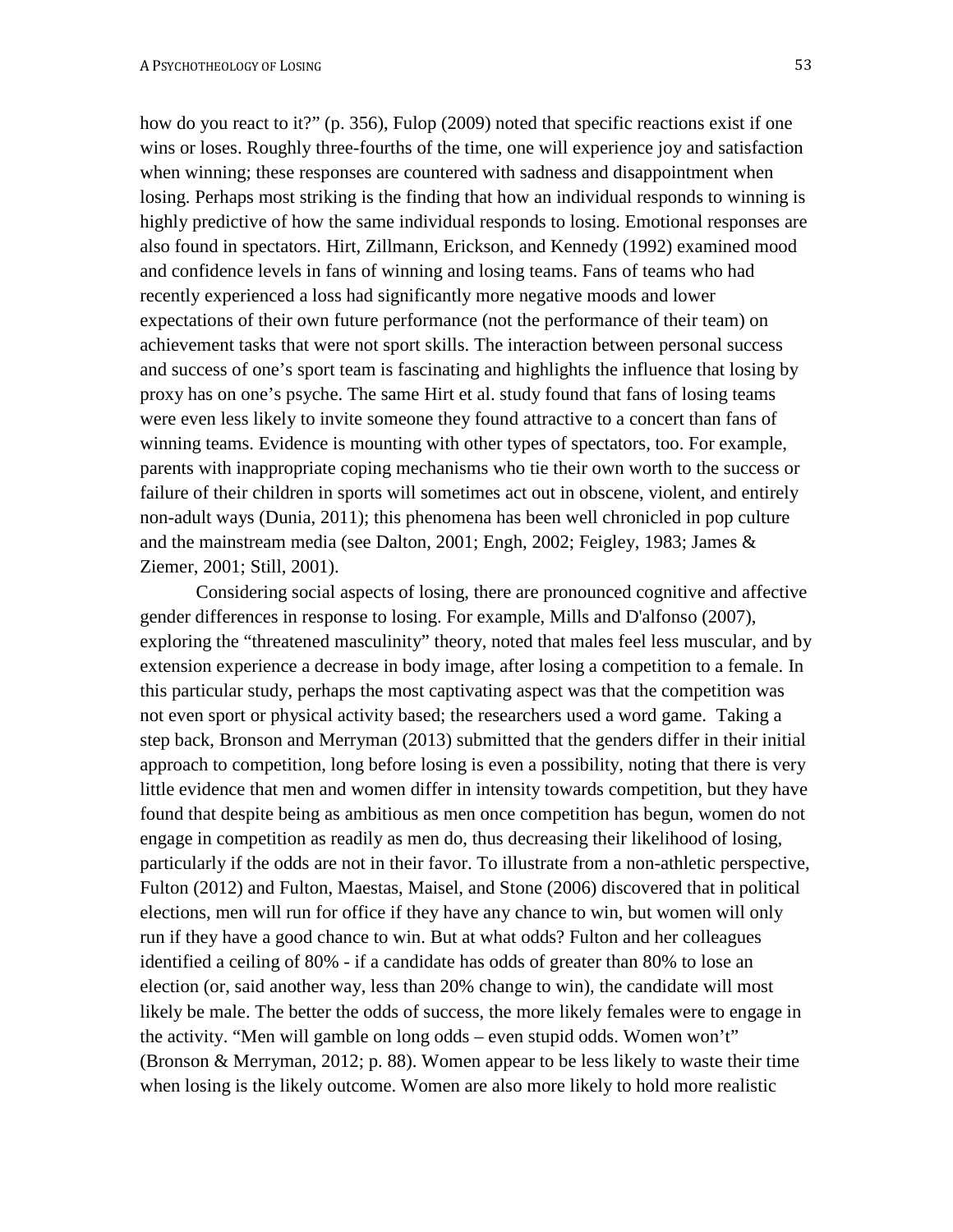views about their own abilities – if the odds are poor and their ability is questionable, women are less likely to engage in the competition; men tend to ignore their odds and overestimate their abilities. Kumar (2010) found a similar pattern on Wall Street: women analysts, who are more risk adverse, were 7.3% more accurate in their projections (meaning they "lose" less). He concluded that in general, men were more likely to take on risky investments, and by natural extension increase the likelihood of losing. Finally, Bronson & Merryman stated that when people focus on their odds of losing, they are less likely to engage in the competitive activity; a growing body of research indicated that it is the women who more accurately assess odds, and it is the men who are more likely to engage in a potentially losing situation. Although thought-provoking, before conclusions can be drawn as to whether this trend holds true in sports, more research with sport specific methods need to be conducted. Also to be considered is why men and women differ in this way – are they socialized into it, or are there underlying physiological differences, perhaps differences in brain chemistry and hormonal considerations, that also need to be explored more fully.

#### **Physiology of losing**

Does losing stink because we have been conditioned to believe it to be so or is there an innate characteristic about losing that makes it unbearable for some? Some of the answers to this question might lie in our physiology.

Testosterone appears to be highly responsive to winning and losing in males (Archer, 2006). This holds true for participants and for bystanders. In a study with college hockey players, Carré and Putnam (2010) had the players watch themselves on video participating in previous victories and losses. The authors found that when the athletes watched a previous victory of themselves, there was corresponding significant surge in testosterone; watching a previous loss did not elicit the spike in testosterone. While research on males, because of their naturally high levels of testosterone, has dominated this line of inquiry, Oliveira, Gouveia, and Oliveira (2009) investigated testosterone responses in females. Examining Portuguese soccer players, the researchers found that levels of testosterone were increased above baseline in winners and decreased below baseline in losers as measured pregame to postgame. In addition to experienced hormonal changes, variations in mood and anxiety states (as measured by questionnaires) were also noted, with losers reporting more negative states on both measures at the end of the match, creating an interesting correlation between hormonal levels and psychological phenomena. Oliveria et al. suggested that the mood and anxiety responses might fuel the testosterone changes, and not the other way around, giving credence to the suggestion that one's psychological response to losing drives the physiological response. Conversely, researchers such as Archer have argued that an increase in testosterone might encourage the participants to engage in the activity again, thus verifying an important aspect of losing – since losing does not induce a testosterone surge, losers might be less motivated to engage in a similar behavior in the future. In fact, Carré, Campbell, Lozoya,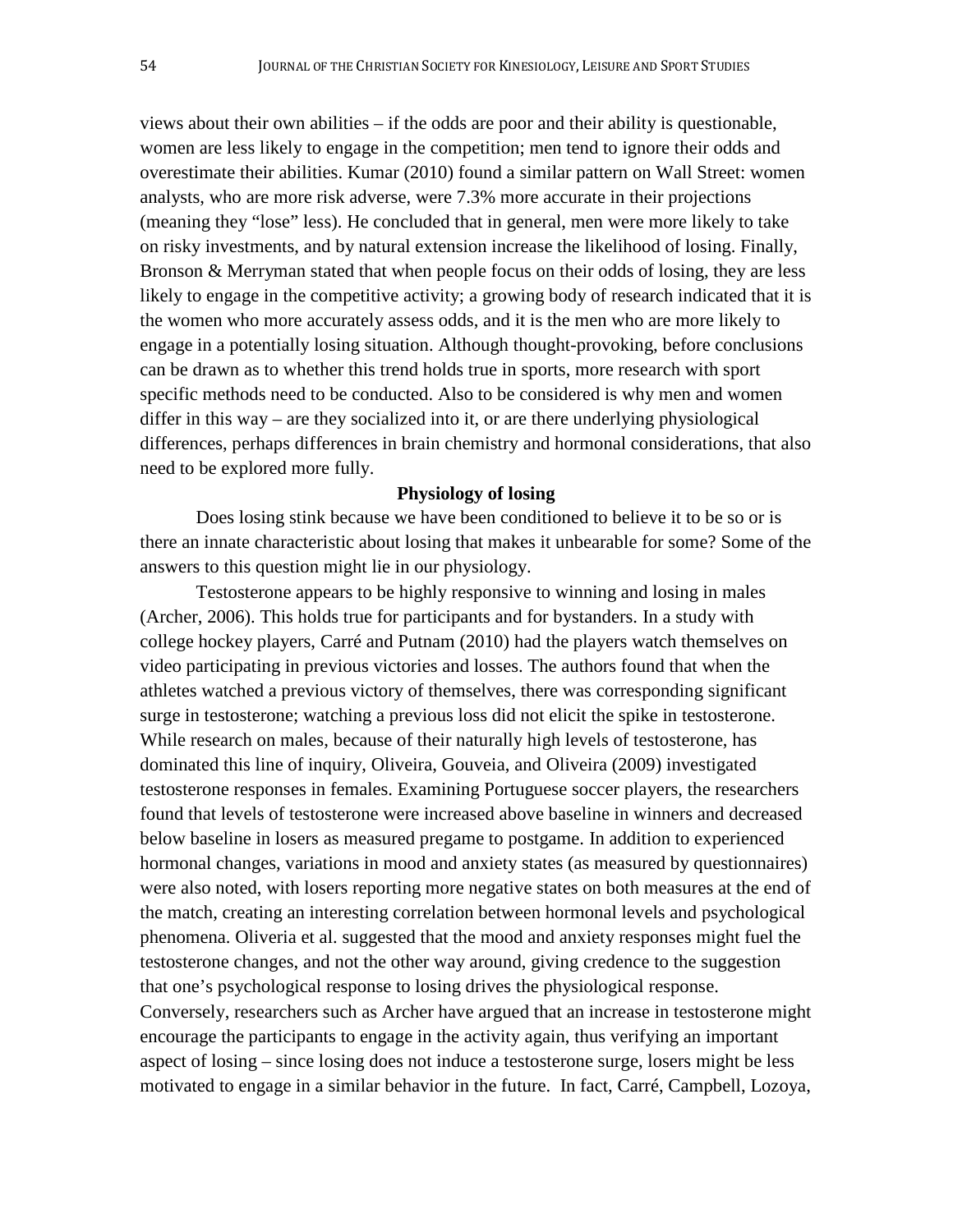Goetz, and Welker (2013) found this to be the case: following a win and its testosterone boost, men were more likely to engage in subsequent aggressive behaviors; losers did not.

Participants are not the only group who experience a biochemical change in response to losing. Bernhardt, Dabbs Jr, Fielden, and Lutter (1998) measured the vicarious experiences of fans in response to winning and losing. In two experiments, the researchers measured the testosterone levels of men following sporting events in which the men were invested as fans. In the first study, the researchers chose an event in which the fans were physically present for the sporting event, utilizing a college basketball rivalry game. They found that after the game, fans of the winning team had significantly elevated testosterone levels. Fans of the losing team had significantly decreased testosterone levels. Although the experience was still vicarious, the fans were at least surrounded by the raucous atmosphere inside the arena, so it is possible that proximity to the event played a role in the elevated or decreased testosterone. Apparently proximity is not important. In the second study, Bernhardt et al. measured testosterone levels in fans who simply watched a sporting event (televised World Cup soccer match) in which the fans has a vested interest, finding the same results as the previous experiment: fans of the winning team had significantly elevated levels of testosterone and fans of the losing team had significantly lower levels of testosterone. These findings suggest that if a fan is vested, there are consequences that go beyond changes in psychological phenomena (i.e., mood, self-esteem, etc.).

Testosterone is not the only physiological marker being tested. Zalla, Koechlin, Pietrini, Basso, Aquino, Sirigu, and Grafman (2000), utilizing MRI technology, explored changes in the amygdala in response to winning and losing. The amygdala is a small structure in the brain that is associated with processing of memory, decision-making, and emotional reactions, among others. In a simulated competitive event, Zalla et al. demonstrated that the amygdala responded differently to winning and losing, which could ultimately influence emotional response to competition. The researchers also found that not only did the amygdala respond differently to winning and losing, but so did other regions of the brain such as the prefrontal cortex, the hippocampus, and the ventral striatum. Although these brain regions and structures "light up" differently depending on winning or losing, the researchers readily admit that they are not sure exactly what this means and how it might play out in the life of the competitor. For now, we know that the brain itself responds differently to winning and losing; future scientists will determine what the implications are.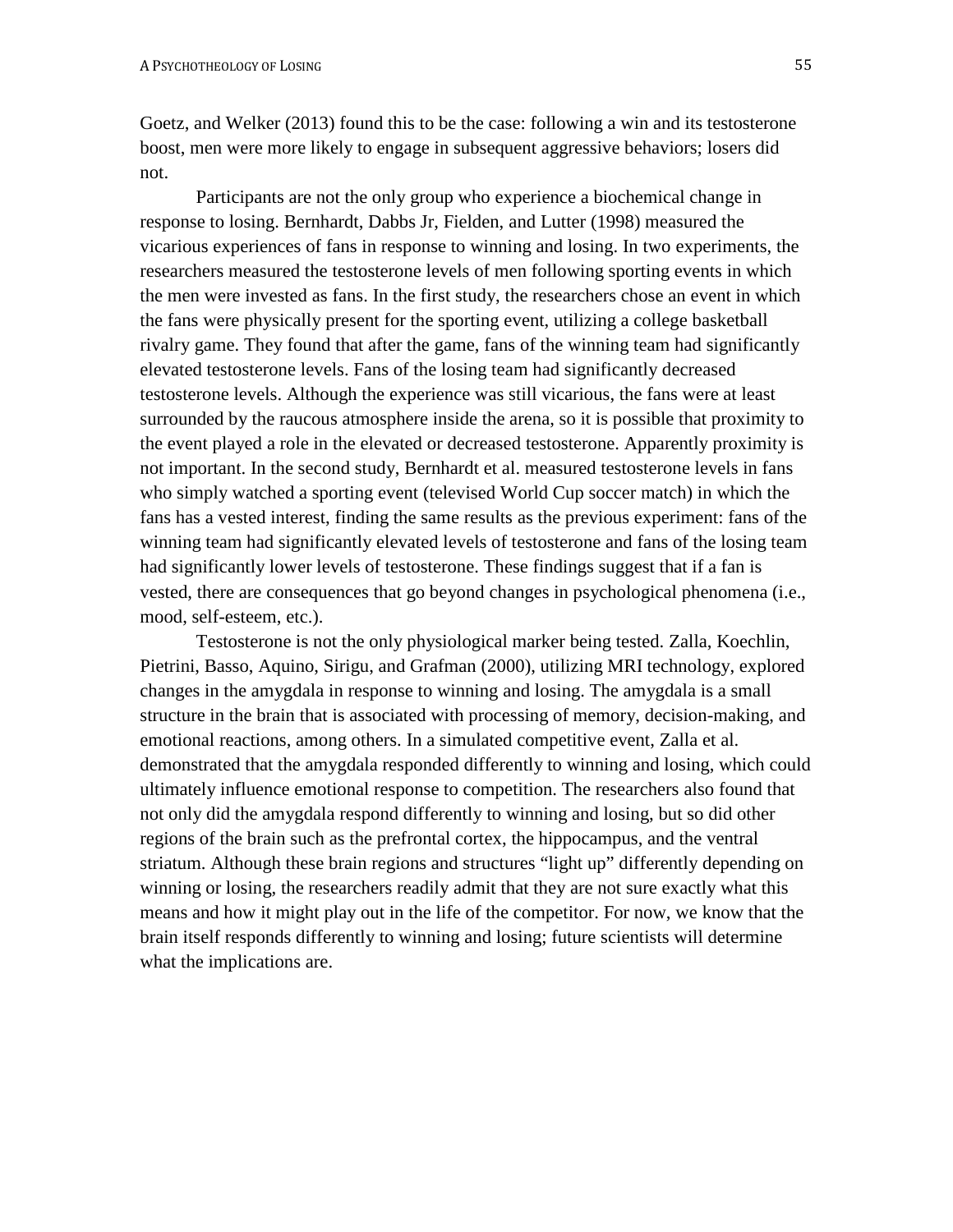## **Theology of losing**

Navone (1990) said, "Life stories, the search for our true story, involve a struggle from their very beginning … There are human failures and mediocrities" (p. 223-24). With this basic understanding - life is difficult - we can begin to appreciate the theology of losing. From the outset on this topic, we must be careful to not conflate failure and losing. These terms are not synonymous and entirely interchangeable - not all failure may result in a loss, although ultimately, losing is likely the result of failure – but the terms are certainly related. In discussing theology, more writers have considered failure than losing.

It is striking that Paul would employ athletic metaphors, appealing to their love of games such as the Olympics, to describe the Christian walk in 1 Corinthians 9:24-27. Utilizing metaphors that would have been readily apparent to his audience (Gill, 2012), Paul invokes a powerful image of a runner and a fighter, encouraging us to never give up. Note that Paul does not indicate that losing or failure will never happen. Perhaps it is a given, from Paul's perspective, that failure will occasionally occur. Failure is tolerable if one keeps his/her eye on the prize and runs as if to win. Reflecting on Christian mixed martial arts (MMA) fighters, Greve (2014) stated,

"Fighters realize that believers are not guaranteed victory and do not seem to see losing as a sign of moral failure. Christian fighter Vitor Belfort tells fans, "Don't worry, you're going to lose, you're going to win, you're going to lose, you're going to win." The important thing is "to purify the goal," that is, to fight for good reasons and with a godly spirit" (p. 180).

Perhaps the Apostle Paul understands that we are fallen individuals living in a broken and fallen world. Accordingly, his goal, and the goal of other inspired writers, is not to remove us from the brokenness, but to prepare and equip us for the journey, filling the Christian with hope and promise despite the mounting loses we experience.

McCallum and DeLashmutt (n.d.) blogged about the theology of failure, stressing that modern Christians have been made soft through our myriad of successes and often devastated at failure because losing is an affront to our ego-driven existence. In their various ministry pursuits, McCallum and Delashmutt were convinced that success has only been possible because of experienced failure. While losing never feels good, there are several lessons to be learned. First, losing, not winning, is what teaches us more accurately what works and what does not work. Failure results in a necessary examination of our pride. An examination of pride has the opportunity to teach us about our need for dependence on something greater than ourselves, humbling us before our Creator in ways that winning cannot. Self-sufficiency is antithetical to the Christian race. Paul offered this reflection,

"But he said to me, "My grace is sufficient for you, for my power is made perfect in weakness." Therefore I will boast all the more gladly about my weaknesses, so that Christ's power may rest on me. That is why, for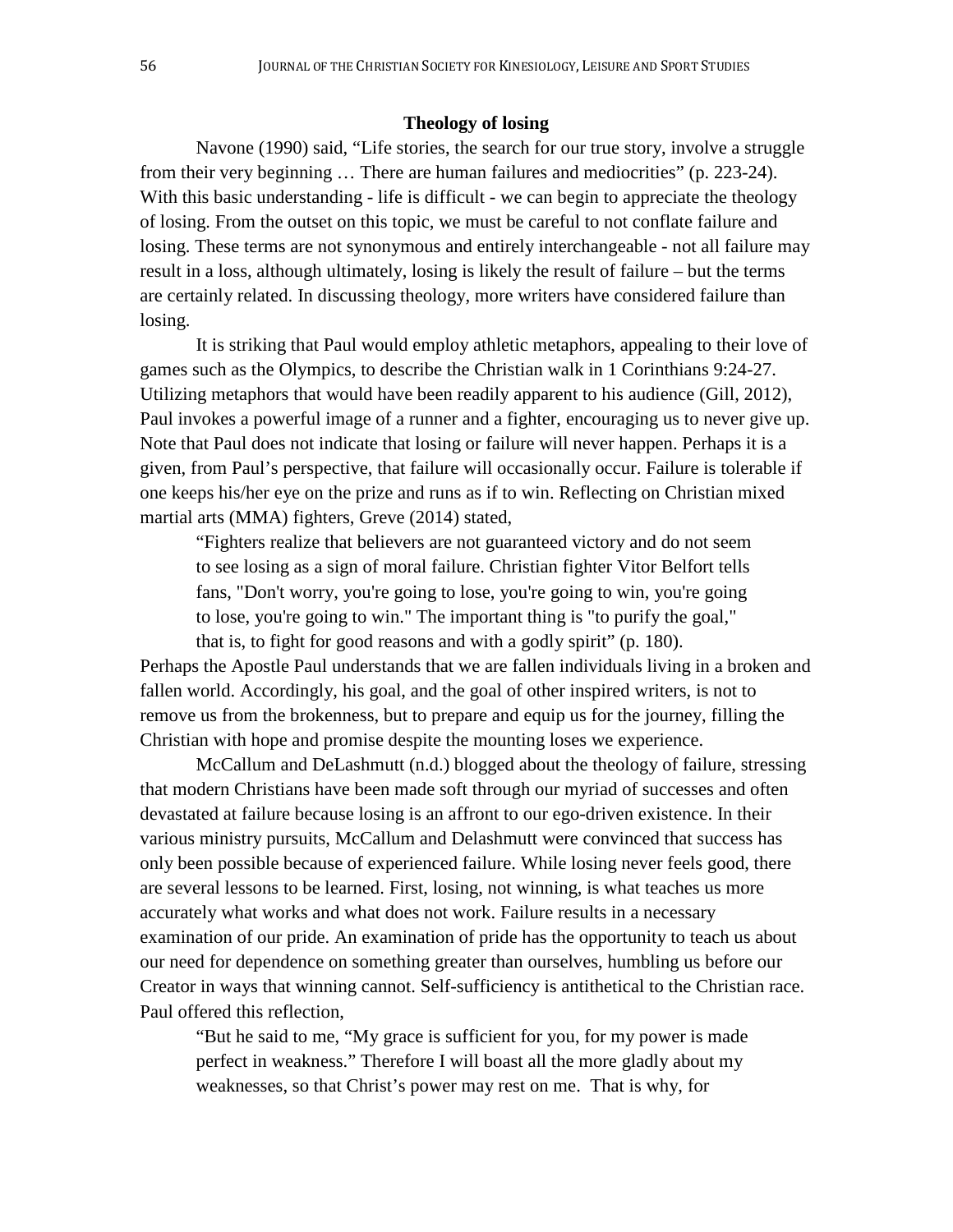Christ's sake, I delight in weaknesses, in insults, in hardships, in persecutions, in difficulties. For when I am weak, then I am strong" (2 Corinthians 12:9-11 NIV).

In addition, failure can sharpen our resolve for discernment. Honest introspection can lead to a humbled spirit which is ripe for communion with the Lord. A natural extension to humility is greater reliance on the grace of God to prepare us for future endeavors. Finally, failure provides the Christian with the opportunity to develop deeper convictions for the future. Through a humbled, grace-filled spirit, failure can allow us to be blessed in ways we might not otherwise experience. Reflecting on Wesley's theology of losing, Niles (2008) concluded,

"We need not be victims of our failure experiences (or our attempts to deal with our failure experiences). We need not be condemned to suffering endless cycles of repetition and hopelessness in the Christian life. We are more than conquerors through him who loved us (Romans 8:37) as we receive community mediation of our failure as a means of grace in our spiritual lives" (p. 132)

### **Conclusion**

So what then is to become of the loser? What is the proper balance between winning and losing? Kanter (2004) stated that losing serves as an alarm, alerting one to the need for recalibration. Duina (2011) framed it is as a time for reexamination. Repeated and consistent failure could be a sign that the competitor is incompetent, lacking the necessary talent, training, motivation, and/or effort. Losing, then, can become an opportunity to discover what went wrong, what could be done differently next time, what changes need to be made, etc. Having been "left behind", the loser can be motivated to reassess and make plans to decrease the likelihood of losing again in the future. Losing allows for soul-searching and exploration of self in a way that winning does not. Winners have been proven "right", thus connoting no need for change; losers have been proven "wrong" which provides for self-examination of one's limitations, faults, and weaknesses. Winning does not reverberate to one's core the way losing can.

Winners are constantly pursued by the loser. Losers are given repeated opportunities to challenge for the top spot again. As Dunia stated, "Whenever something serious is at stake, there lurks 'beneath' the current winner a number of incredibly hungry, single-minded people ready to devote all they have to take his place" (p. 68). An example of challenging the winners can be seen in an examination of "space". Winners, Dunia argued, have more space – big offices, big cars, big houses, suites at the game and opera, first class seats that offer more room to relax, large banners hanging from the rafters that take up space, and so on, and losers are much more cramped – smaller offices, smaller cars, smaller houses, coach seats on the plane and bleacher seats at the game. Losers must fight for more space, often at the expense of taking that space from the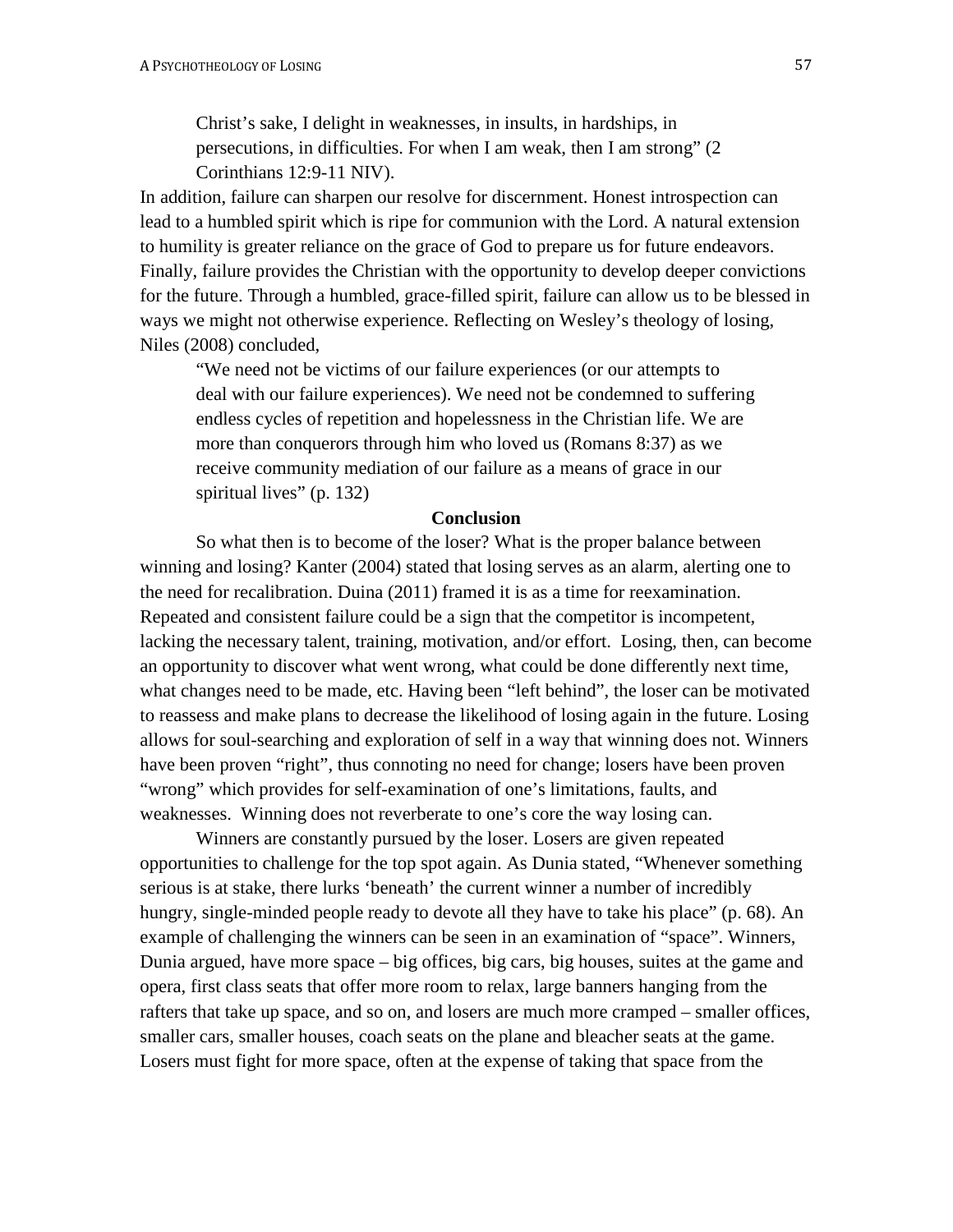winners; the motivation for acquiring space is certainly a large aspect of the American Dream.

Perhaps winning becomes more sweet, and the victor more noteworthy, after overcoming an avalanche of defeat. President Abraham Lincoln comes to mind. On the way to becoming the 16<sup>th</sup> President of the United States, Lincoln lost his first bid at political office in the Illinois House of Representatives, his bid for Speaker of the Illinois House, and both bids for the U.S. Senate, and yet went on to become one of the most important and influential American leaders in history (Miers, 1988). In the sports world, Michael Jordan famously said,

"I've missed over 9,000 shots in my career. I've lost almost 300 games. 26 times I've been trusted to take the game-winning shot and missed. I've failed over and over and over again in my life. And that is why I succeed" (Goldman & Papson, 1998, p. 49).

To achieve winning through losing, observers and participants can differentiate between the outcome and the process of an event. In a real sense, we can separate the effort from the final product. For example, if the outcome of an event leads to a loss, an individual can readily point to the hard work, dedication, and determination it took to get there in the first place, often ignoring the outcome altogether. Reflection alone can bring a sense of satisfaction. This is a very different perspective than that of the winner, whose success can always be marked by the outcome, despite a process that might be less than stellar. The winner, while infatuated with the outcome itself, might be less likely to critically examine a faulty process (Riess & Taylor, 1984). Dunia theorized four process-oriented traits that a loser can and should cultivate and embrace: goal clarity, uncompromising effort, relentless optimism, and a willingness to learn.

Perhaps, then, success can result because of failure, winning because of losing. As Dunia (2011) stated, "… for what counts is one's unabated effort against continuing disappointing results" (p. 105). Perhaps this is the greatest theological message about losing. Against all odds, with a careful and constant introspection, the Christian marches ever onward. The writer of Hebrews makes this statement explicit when he said,

"Let us throw off everything that hinders and the sin that so easily entangles. And let us run with perseverance the race marked out for us, fixing our eyes on Jesus, the pioneer and perfecter of faith. For the joy set before him he endured the cross, scorning its shame, and sat down at the right hand of the throne of God. Consider him who endured such opposition from sinners, so that you will not grow weary and lose heart" (Hebrews 12:1-3 NIV).

A proper perspective of competition and winning is essential. To this end, Cumming, Smoll, Smith, and Grossbard (2007) stated, "The primary goal... should be to develop desirable psychological and social characteristics as well as physical skills and fitness… Winning should be viewed as a consequence of the athlete's physical and psychological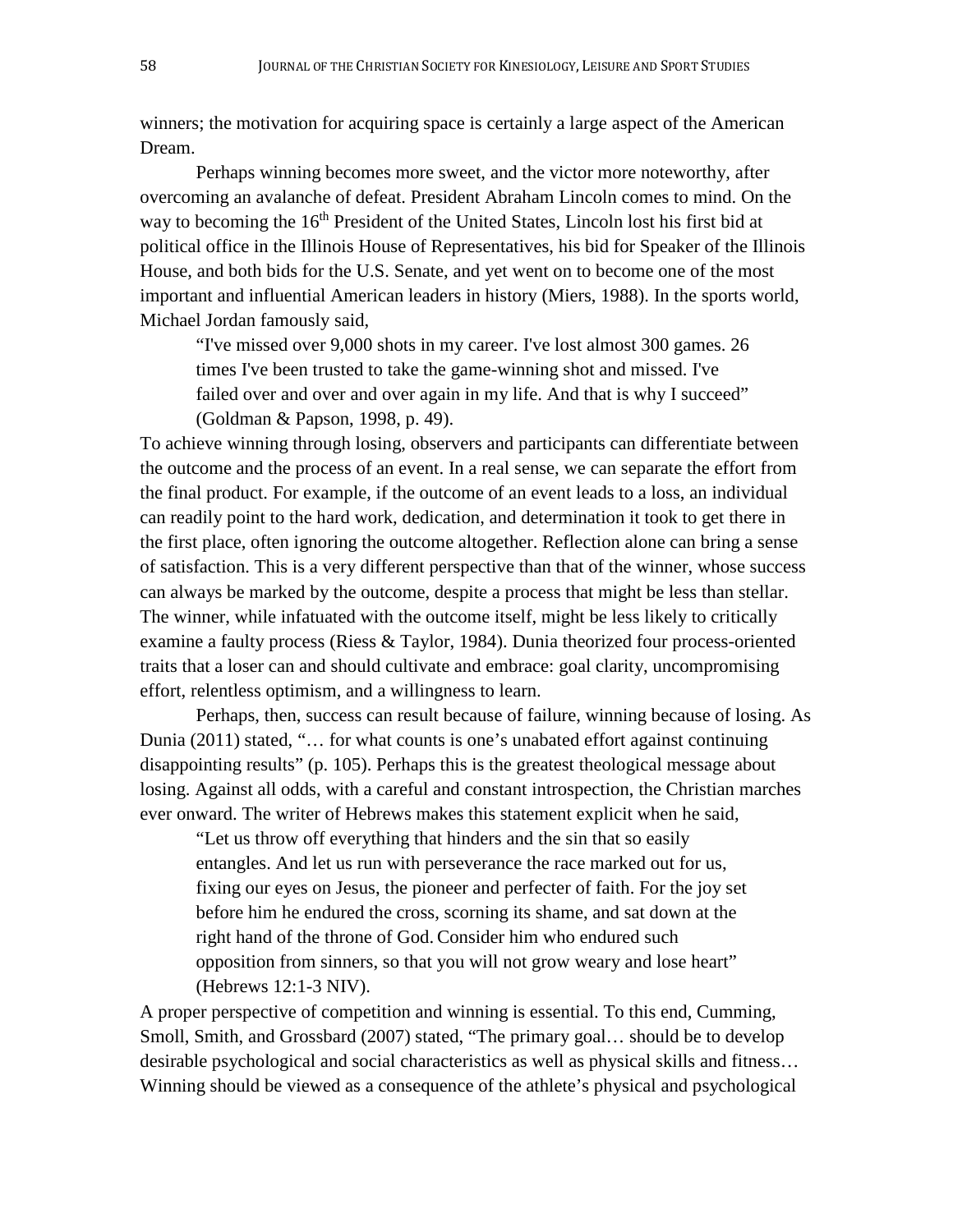development and not the primary focus of athletic involvement" (p. 323). Quitting, as Bronson & Merryman (2013) noted, is more shameful than losing. Competition, whether against another person, a team, or self, can be a training ground for improvement – to enjoy the fruits of winning, but also to embrace the lessons of losing. James offers this encouragement at the outset of his letter to Jewish believers. May it also serve us when the inevitable loss invades our lives:

"… when troubles of any kind come your way, consider it an opportunity for great joy. For you know that when your faith is tested, your endurance has a chance to grow. So let it grow, for when your endurance is fully developed, you will be perfect and complete, needing nothing" (James 1:2-4 NIV).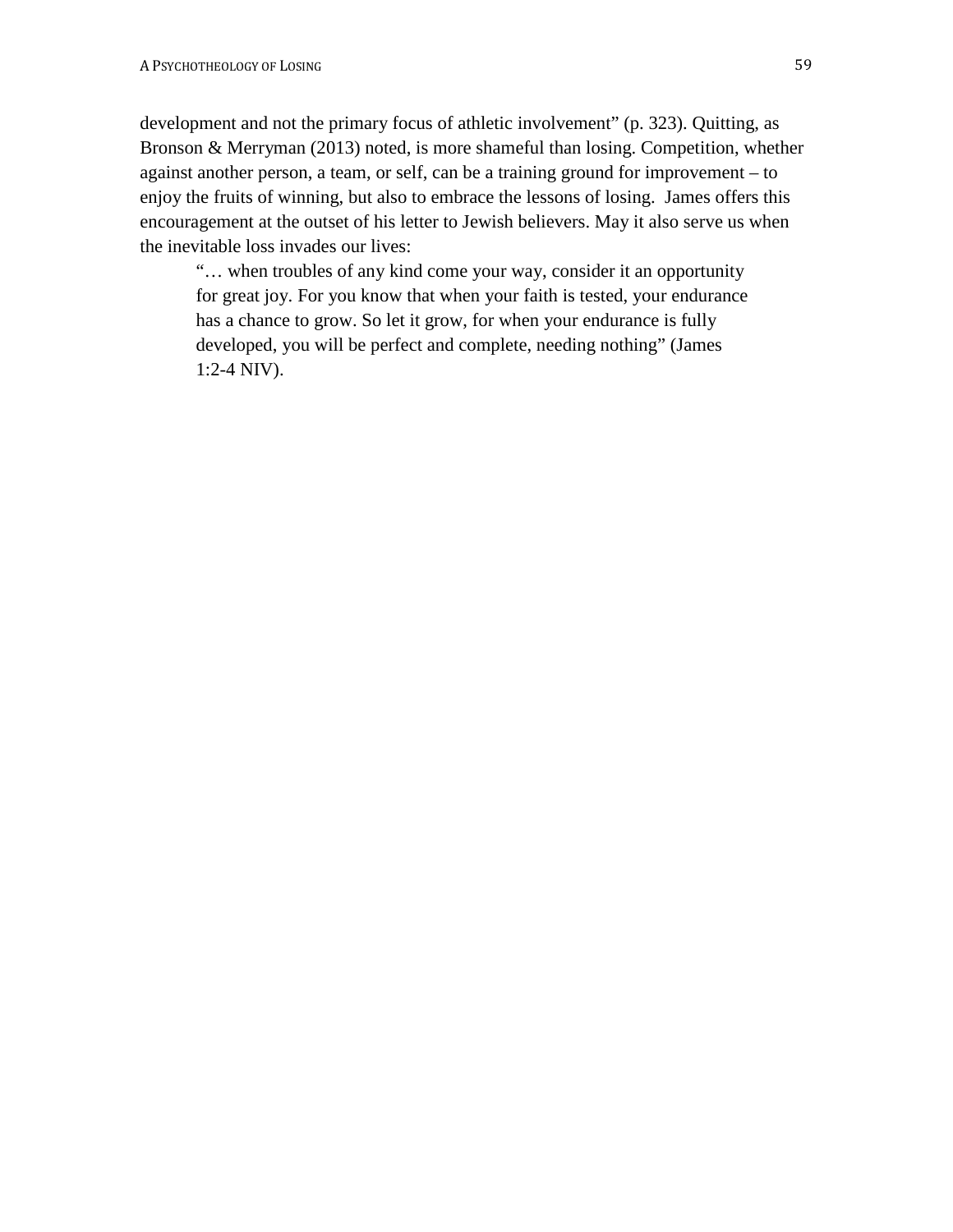## **References**

- Archer, J. (2006). Testosterone and human aggression: An evaluation of the challenge hypothesis. *Neuroscience & Biobehavioral Reviews, 30*, 319-345.
- Baker-Ward, L. E., Eaton, K. L., & Banks, J. B. (2005). Young soccer players' reports of a tournament win or loss: Different emotions, different narratives. *Journal of Cognition and Development, 6*(4), 507-527.
- Berger, J., & Pope, D. (2011). Can losing lead to winning? *Management Science, 57*(5), 817-827.
- Bernhardt, P. C., Dabbs Jr, J. M., Fielden, J. A., & Lutter, C. D. (1998). Testosterone changes during vicarious experiences of winning and losing among fans at sporting events. *Physiology & Behavior, 65*(1), 59-62.
- Boone, K. S., Beitel, P., & Kuhlman, J. S. (1997). The effects of the win/loss record on cohesion. *Journal of Sport Behavior, 20*(2), 125.
- Bronson, P., & Merryman, A. (2013). *Top dog: The science of winning and losing*. New York: Hachette Book Group.
- Carré, J. M., Campbell, J. A., Lozoya, E., Goetz, S. M., & Welker, K. M. (2013). Changes in testosterone mediate the effect of winning on subsequent aggressive behaviour. *Psychoneuroendocrinology, 38*(10), 2034-2041.
- Carré, J. M., & Putnam, S. K. (2010). Watching a previous victory produces an increase in testosterone among elite hockey players. *Psychoneuroendocrinology, 35*(3), 475-479.
- Cawelti, J. G. (1965). *Apostles of the self-made man: Changing concepts of success in America*. Chicago: University of Chicago Press.
- Cumming, S. P., Smoll, F. L., Smith, R. E., & Grossbard, J. R. (2007). Is winning everything? The relative contributions of motivational climate and won-lost percentage in youth sports. *Journal of Applied Sport Psychology, 19*(3), 322-336.
- Dalton, P. (2001, December 27). Adults behaving badly. *The Star Ledger*.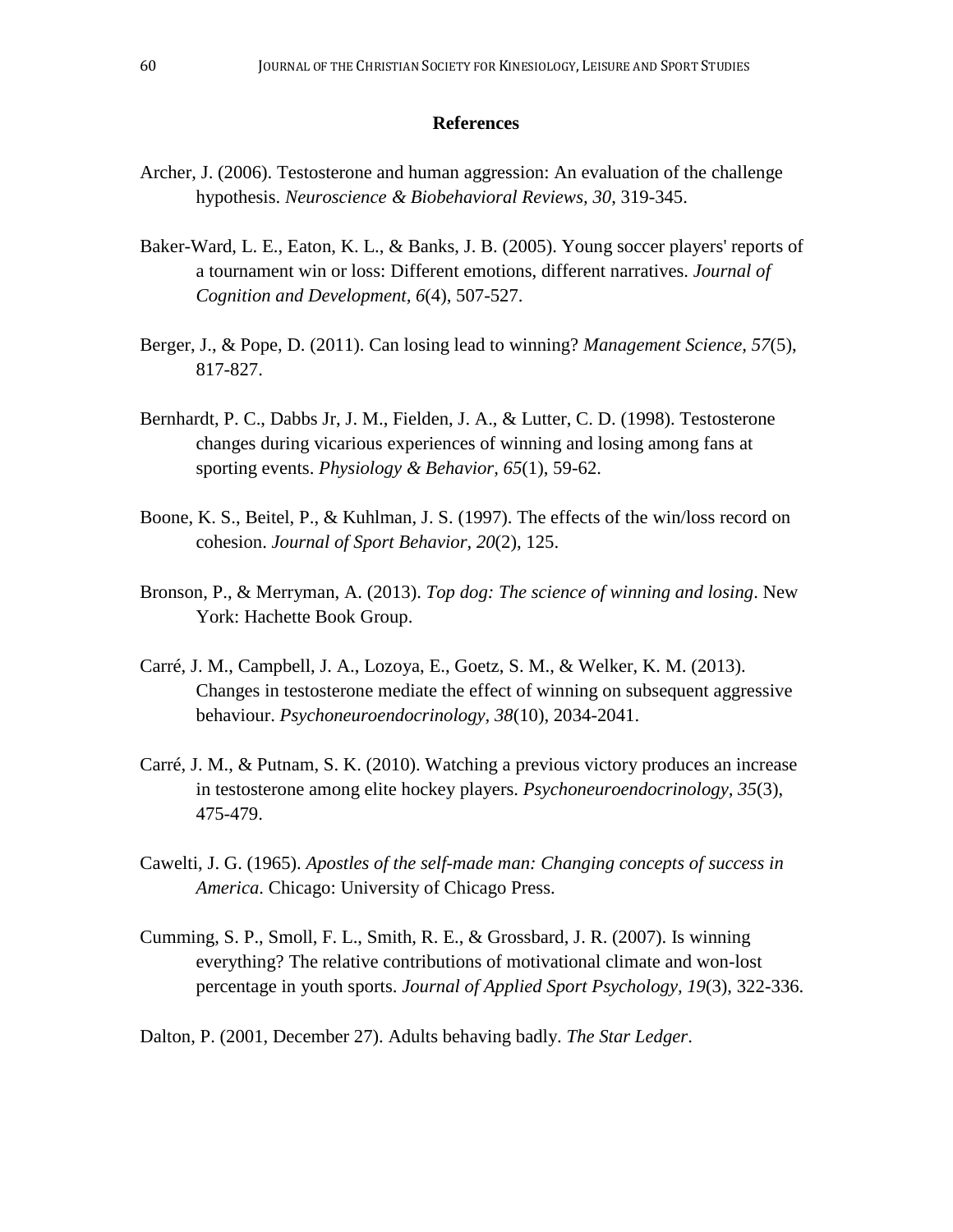- Duina, F. (2011). *Winning: Reflections on an American obsession*. Princeton, NJ: Princeton University Press.
- Engh, F. (2002). Fred Engh: Antidote for rowdy parents at sports events. *The Record*.
- Feigley, D. (1983). Is aggression justifiable? *Journal of physical education, recreation, and dance, 54*(9), 63-64.
- Foster, R. (2012). *Celebration of discipline*. Hachette UK.
- Fulop, M. (2009). Happy and unhappy competitors: What makes the difference? *Psychological Topics, 2*, 345-367.
- Fulop, M., & Orosz, G. (2015). State of the art in competition research. In R. Scott & S. Kosslyn (Eds.), *Emerging Trends in the Social and Behavioral Sciences* (pp. 1- 16). New York: John Wiley & Sons.
- Fulton, S. A. (2012). Running backwards and in high heels: The gendered quality gap and incumbant electoral success. *Political Research Quarterly, 65*(2), 303-314.
- Fulton, S. A., Maestas, C. D., Maisel, L. S., & Stone, W. J. (2006). The sense of a woman: Gender, ambition, and the decision to run for Congress. *Political Research Quarterly, 59*(2), 235-248.
- Gan, S.-l., Tuggle, C. A., Mitrook, M. A., Coussement, S. H., & Zillmann, D. (1997). The thrill of a close game: Who enjoys it and who doesn't? *Journal of Sport and Social Issues, 21*(1), 53-64.
- Gill, J. (2012). *Exposition of the Old and New Testaments (Kindle edition)*. Washington, DC: OSNOVA.
- Goldman, R., & Papson, S. (1998). *Nike culture: The sign of the swoosh*. London: SAGE Publications.
- Gould, D., Jackson, S. A., & Finch, L. M. (1993). Life at the Top: The Experiences of US National Champion Figure Skaters. *Sport Psychologist, 7*(4).
- Greve, J. (2014). Jesus Didn't Tap. *Religion and American Culture: A Journal of Interpretation, 24*(2), 141-185.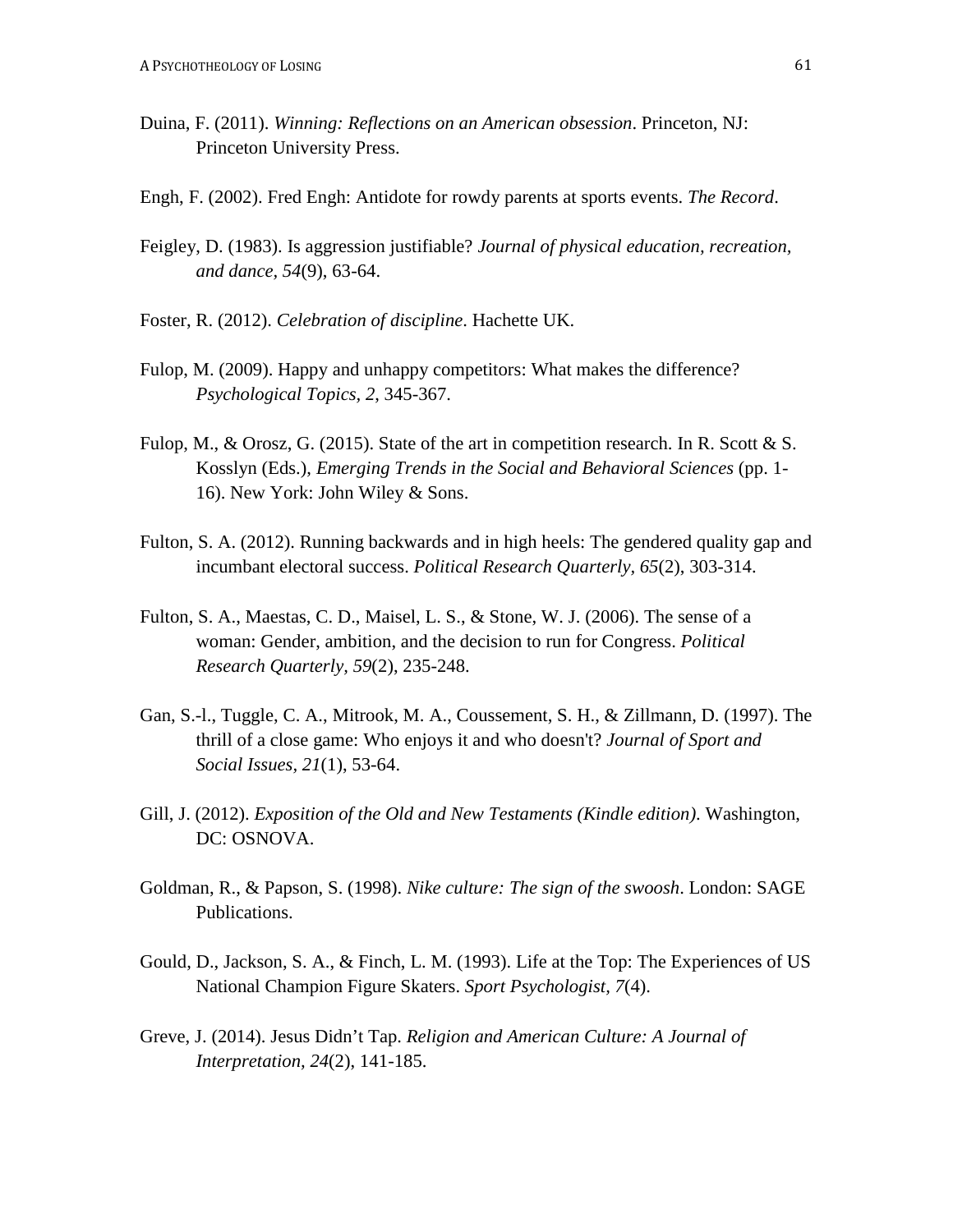- Hall, J. A., & Lindbom, C. (1999). *Is America breaking apart?* Princeton, NJ: Princeton University Press.
- Hirt, E. R., Zillmann, D., Erickson, G. A., & Kennedy, C. (1992). Costs and benefits of allegiance: Changes in fans' self-ascribed competencies after team victory versus defeat. *Journal of personality and social psychology, 63*(5), 724.
- James, M., & Ziemer, T. (2001). Bad sports: With cues from adults, are kid athletes getting more aggressive? Retrieved from abcnews.com
- Kanter, R. M. (2004). *Confidence: How winning streaks and losing streaks begin and end*. New York: Crown Business.
- Kumar, A. (2010). Self-selection and the forecasting abilities of female equity analysts. *Journal of Accounting, 48*(3), 393-435.
- McCallum, D., & DeLashmutt, G. (n.d.). Developing a theology of failure. Retrieved from <http://www.xenos.org/essays/developing-theology-failure>
- McPherson, J. M. (2004). Antebellum Southern exceptionalism: A new look at an old question. *Civial War History, 50*(4), 418-433.
- Michener, J. A. (1976). *Sports in America*. New York: Random House.
- Miers, E. S. (1988). *Lincoln day by day - A chronology 1809-1865* (2nd ed.). Dayton, OH: Morningside Bookshop.
- Mills, J. S., & D'alfonso, S. R. (2007). Competition and male body image: Increased drive for muscularity following failure to a female. *Journal of Social and Clinical Psychology, 26*(4), 505.
- Navone, J. (1990). The cost of ongoing Christian conversion. *Laval théologique et philosophiqu, 46*(223-235).
- Niles, L. H. (2008). Toward a Wesleyan theology of failure. *Wesleyan Theological Journal, 43*(1), 120-132.
- Oliveira, T., Gouveia, M. J., & Oliveira, R. F. (2009). Testosterone responsiveness to winning and losing experiences in female soccer players. *Psychoneuroendocrinology, 37*(7), 1056-1064.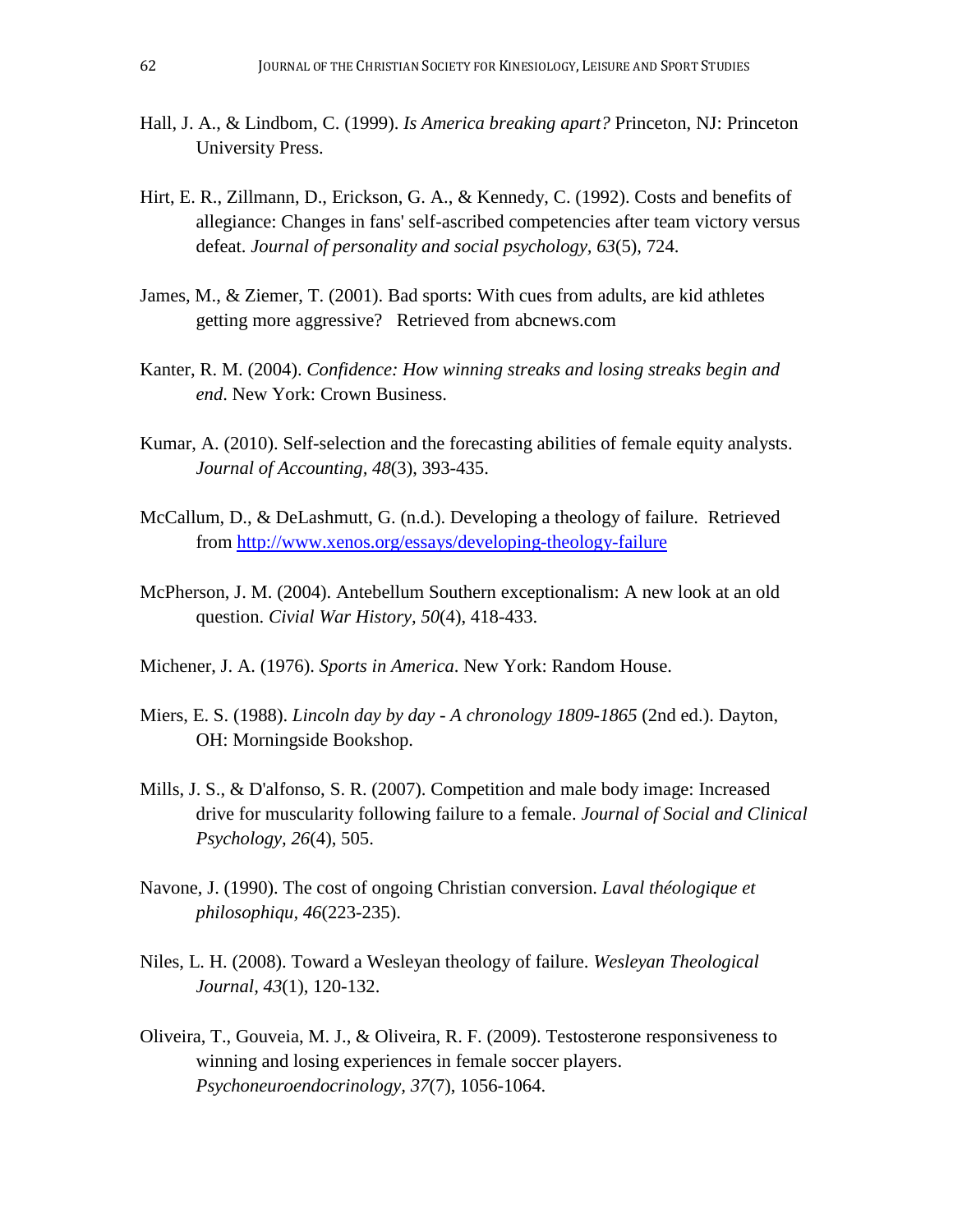- Pennebaker, J. W. (2007). *Opening up: The healing power of expressing emotions* (2nd ed.). New York: The Guilford Press.
- Price, J., Sloman, L., Gardner, R., Gilbert, P., & Rohde, P. (1994). The social competition hypothesis of depression. *The British Journal of Psychiatry, 164*(3), 309-315.
- Riess, M., & Taylor, J. (1984). Ego-involvement and attributions for success and failure in a field setting. *Personality and Social Psychology Bulletin, 10*(4), 536-543.
- Runciman, W. G. (Ed.) (1978). *Weber: Selections in translation*. Cambridge, MA: Cambridge University Press.
- Schurr, A., & Ritov, I. (2016). Winning a competition predicts dishonest behavior. *Proceedings of the National Academy of Sciences, 113*(7), 1754-1759.
- Simmons, B. (2002). The thirteen levels of losing. Retrieved from <http://proxy.espn.go.com/espn/page2/story?page=simmons/020528>
- Simmons, B. (2007). Welcome to the levels of losing 2.0 Retrieved from <http://espn.go.com/espn/page2/story?page=simmons/071001>
- Still, B. (2001). Officials under assault: Update 2001. Retrieved from <http://www.naso.org/Portals/0/downloads/reports/SpecReptAssault.pdf>
- Talarico, J. M., & Moore, K. M. (2012). Memories of 'The Rivalry': Differences in how fans of the winning and losing teams remember the same game. *Applied Cognitive Psychology, 26*(5), 746-756.
- Vande Berg, L. R., & Trujillo, N. (1989). The rhetoric of winning and losing: The American Dream and America's Team. In L. A. Wenner (Ed.), *Media, Sports, & Society* (pp. 204-224). Newbury Park, CA: SAGE Publications, Inc.
- Zalla, T., Koechlin, E., Pietrini, P., Basso, G., Aquino, P., Sirigu, A., & Grafman, J. (2000). Differential amygdala responses to winning and losing: a functional magnetic resonance imaging study in humans. *European journal of Neuroscience, 12*(5), 1764-1770.